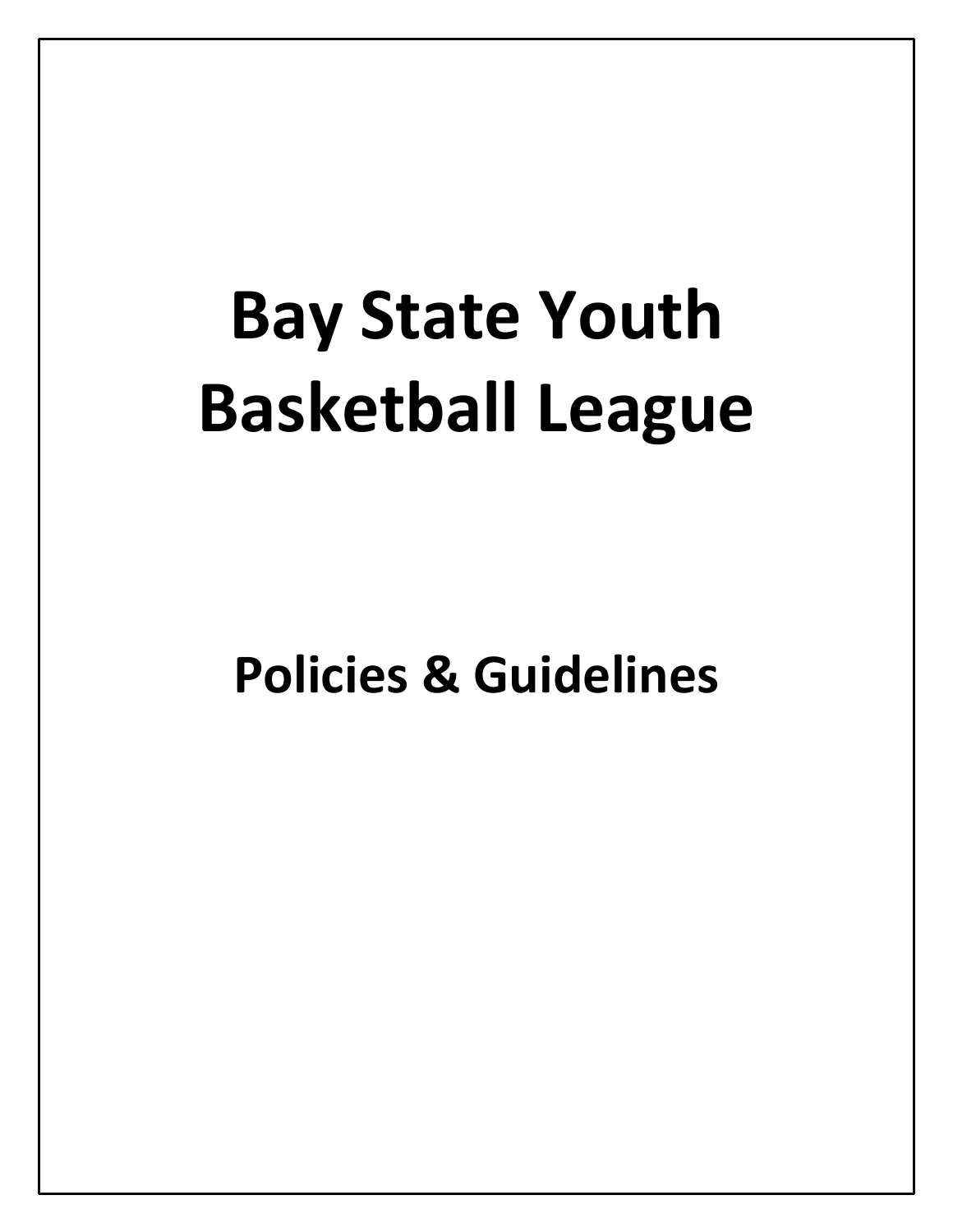## **Table of Contents**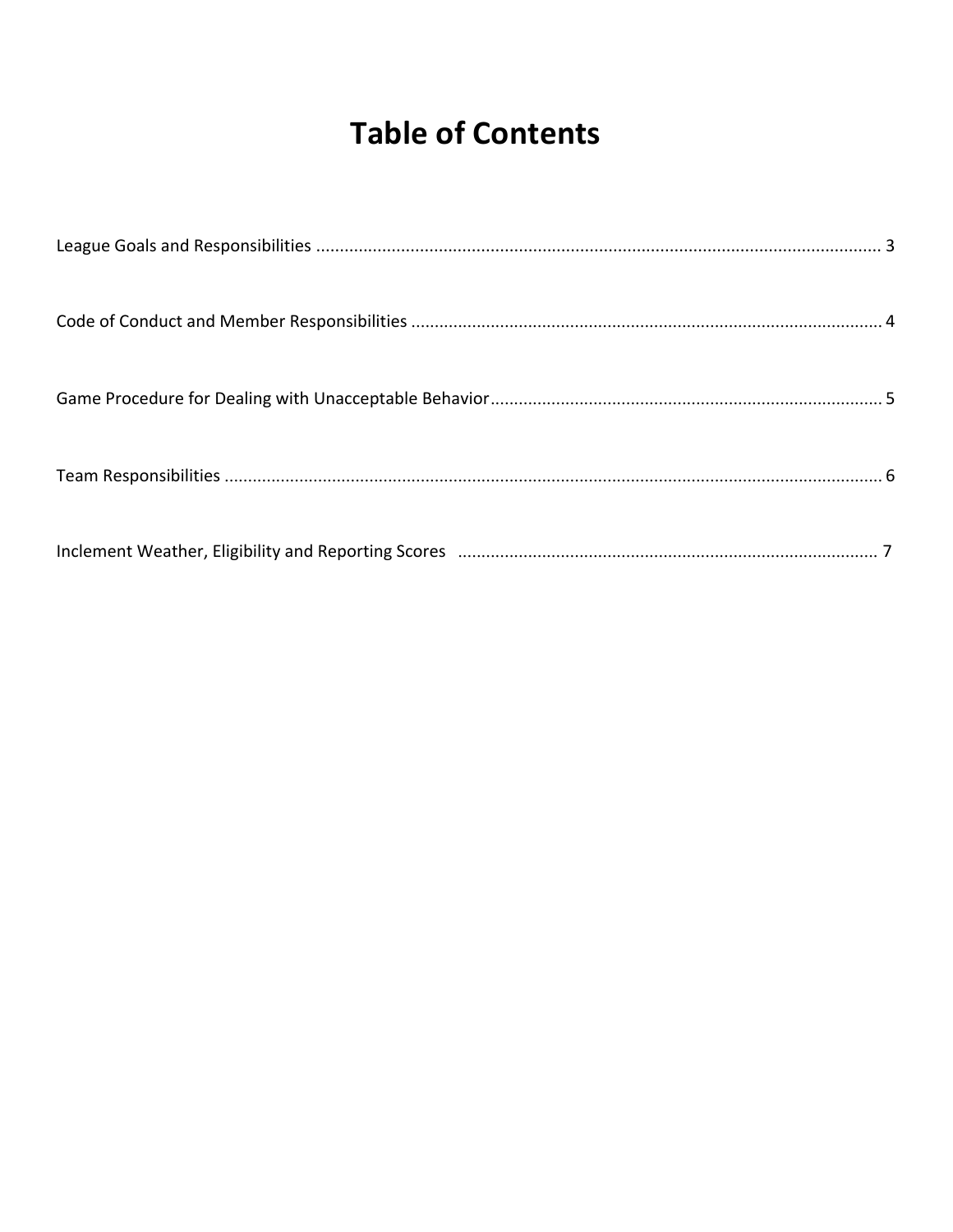## **League Introduction**

Welcome to the Bay State Youth Basketball League (BSYBL). The BSYBL is a travel league for  $4<sup>th</sup>$  grade boys and girls teams from towns in the suburbs southwest of Boston, MA. We do not manage towns or individual teams and/or the day to day operations of individual member towns and how they conduct business. We do encourage each town to constantly be reviewing their policies and procedures to ensure the highest quality of integrity and fairness in their town and teams.

## **League Goals**

- 1. Encourage competition with an emphasis on good sportsmanship
- 2. Enhance the self-esteem of all participants
- 3. Provide a safe, organized environment for all players and spectators
- 4. Continuous improvement of all League procedures, rules and technology
- 5. Actively engage coordinators to ensure ongoing feedback and involvement

## **League Responsibilities**

Organize competitive grade/gender divisions to ensure all teams have the opportunity to compete at the appropriate skill level.

- 1. Scheduling of regular season games
- 2. Assigning of game officials for all games
- 3. Monitoring of all rules, guidelines and policies as decided upon by the member communities including rosters, codes of conduct, and game rules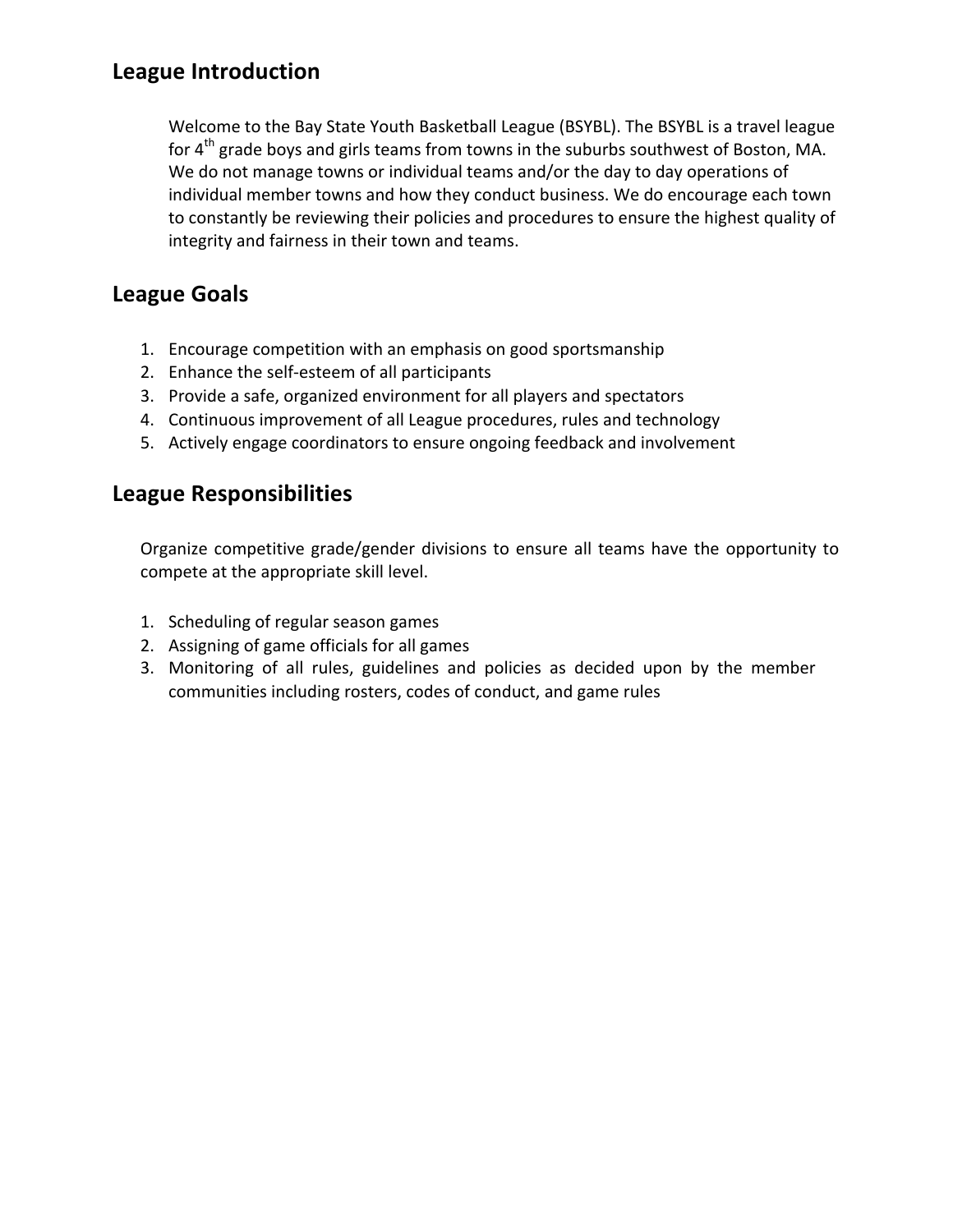## **Member Responsibilities & Codes of Conduct**

#### *Game Officials Responsibilities:*

Demonstrate the highest level of effort and integrity Alert the League of any ejections or code of conduct violations Ensure games do not start more than 5 minutes before scheduled time unless weather is an issue Ensure a safe and competitive environment Follow and enforce all rules set forth by Bay State Youth Basketball, MIAA and National Federation Show up on time *Coach Responsibilities:* Ensure that all players, parents and other spectators demonstrate good sportsmanship at all times Support the referees and refrain from any derogatory comments towards them Refrain from actions or words that negatively impact the self-esteem of your players

Do not allow players to make derogatory comments towards other players/officials

NO trash talking

Support positive postgame exchange between players and coaches

Avoid rough or dirty play

Update all rosters prior to the start of the season

Notify your team of any schedule change

#### **Player Code of Conduct:**

Treat your teammates and your opponents as you would like to be treated

Be a good sport at all times and remember you represent your parents, your team, and your team

Play by the rules

Control your behavior at all times - foul language is unacceptable

Do not do anything to endanger your opponents, your teammates, your coaches, yourself or the officials

#### *Parent/Spectator Code of Conduct:*

Always keep in mind that the players are grade school children trying to learn a game, the team concept, improve their skills, and learn life lessons. They are NOT playing for the entertainment of the spectators.

Applaud good performances by both teams and congratulate all players regardless of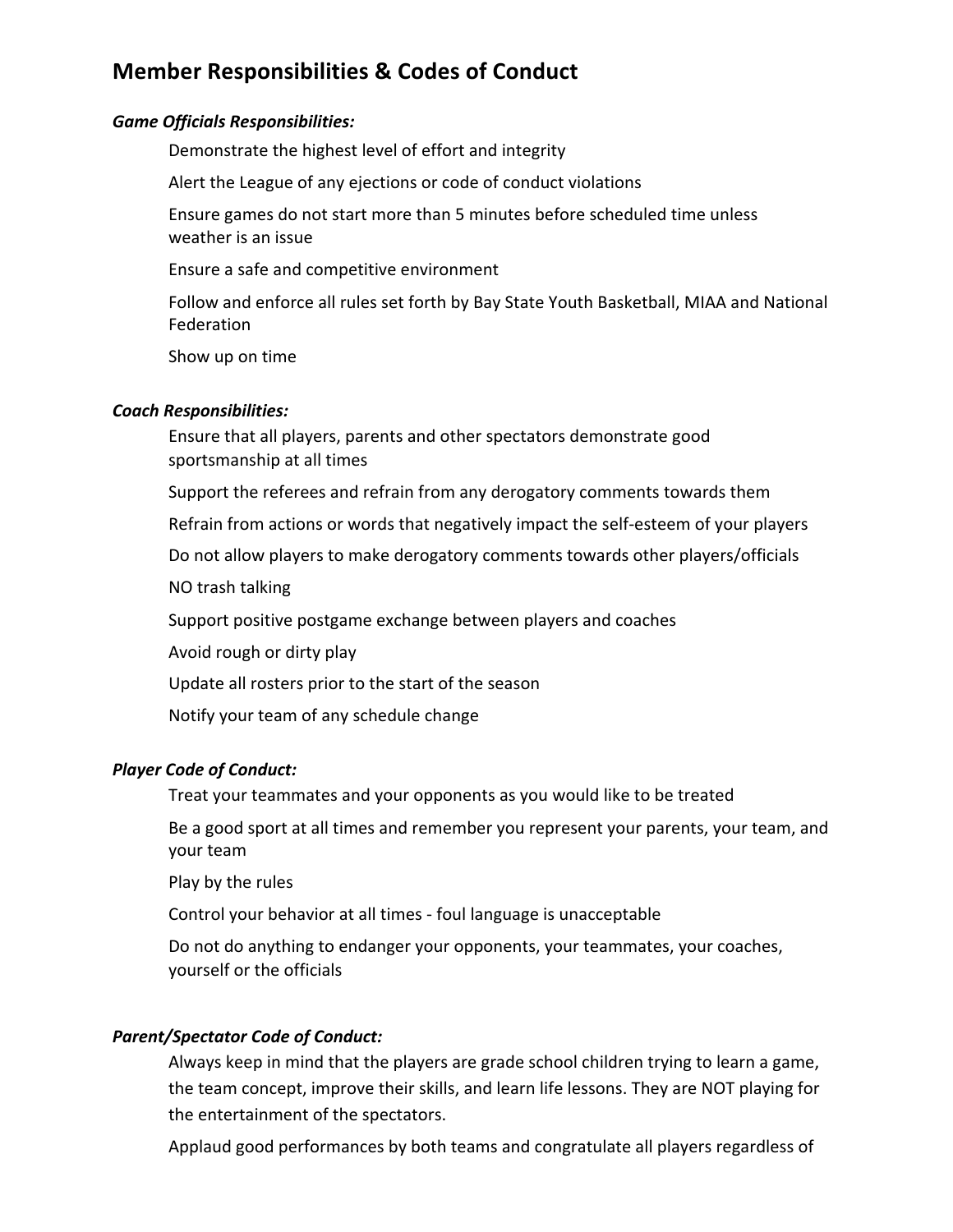the outcome

Never ridicule or scold a child for making a mistake during competition - stay positive

Condemn the use of violence in any form, be it by spectators, coaches or players

Show respect for opposing teams and encourage players to obey the rules and respect the decisions made by the officials

Demonstrate appropriate social behavior by not using foul language or harassing players, coaches, and officials

## **Game Procedure for Dealing with Unacceptable Behavior**

The game referees will monitor the conduct of coaches, players and fans with the following procedures in place.

#### *Coach Misconduct:*

If a referee deems it necessary, he/she will stop play and inform a coach that he/she is in violation of required game conduct policies. The referees will utilize technical fouls for inappropriate behavior, and all rules pertaining to coach suspension for two technical fouls will be in effect. Officials will enforce Federation Rules when a coach or assistant coach receives a technical foul.

If, in the judgment of the officials, a coach's conduct is extremely out of line, they will file a report to the league commissioner to review the situation. The town coordinator will be consulted and a determination will be made whether further action needs to be taken.

Coaches should not contact league officials, game officials, opposing coaches or players. Please contact your town administrator.

#### *Spectator Misconduct:*

If, in the judgment of the referees, spectator behavior is out of line with respect to the code of conduct, the referees will call a stoppage of play, and confer with the game coaches. The coach will in turn be responsible to contact the spectators for the purpose of correcting the inappropriate behavior.

If the inappropriate conduct is not corrected, the offending spectator may be asked to leave the gym. Failure on the part of the spectator(s) to comply may result in the referee calling a premature end to the game.

If the inappropriate behavior is not readily resolved, the game referees will file a report to the league commissioner. The town coordinator (s) will be contacted, and a determination will be made whether further action is necessary.

Spectators should not contact league officials, game officials or opponent coaches and players. Please contact your town coordinator.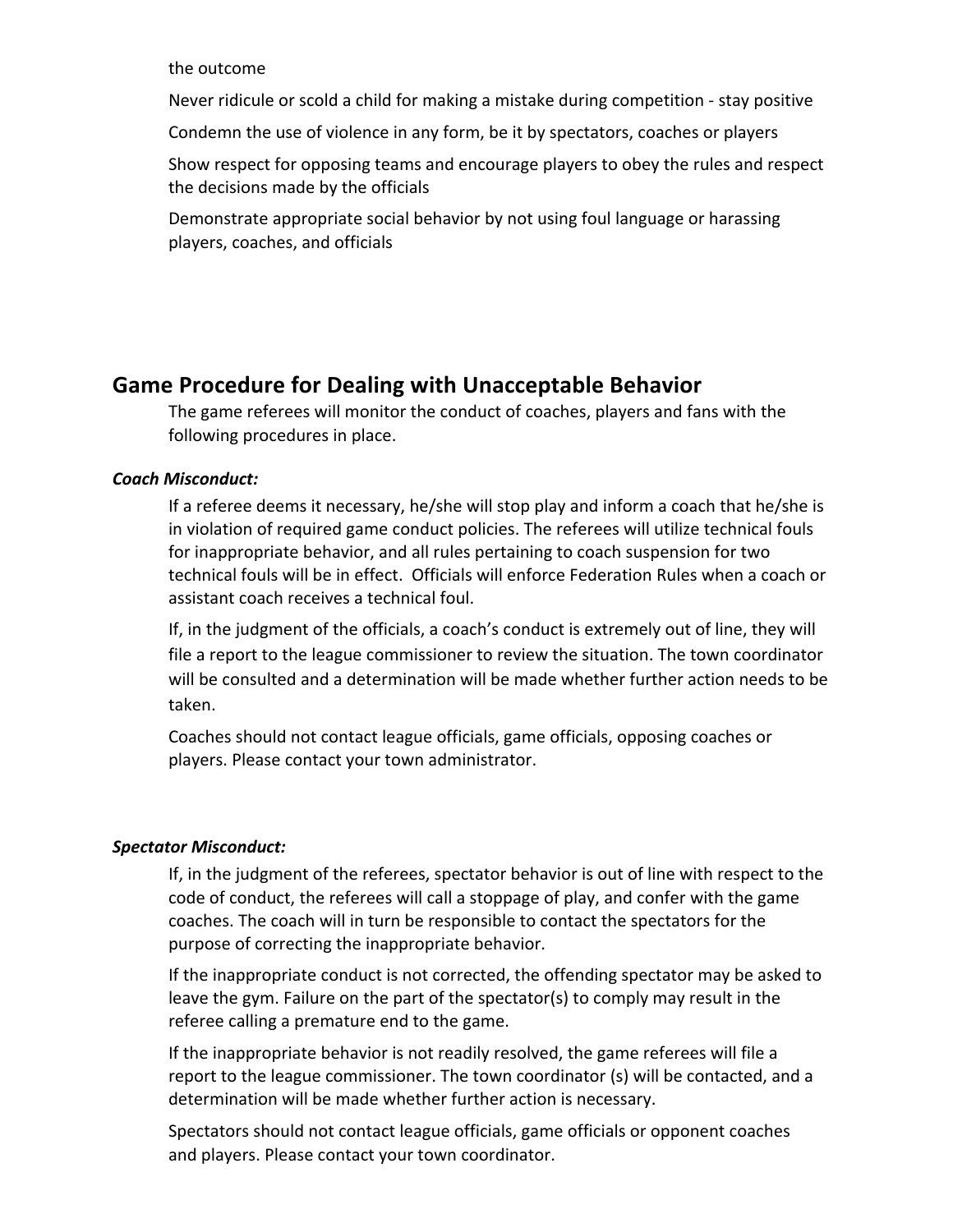#### *Player Misconduct:*

If a referee determines that a player is exhibiting inappropriate behavior, the referees will stop play and confer with the coach to correct the inappropriate behavior. The use of technical fouls will continue as in the past, including mandatory suspension of a player for game ejection.

If, in the judgment of the officials, a player's conduct is extremely out of line, they will file a report to the head of referees who in turn will contact the league commissioner to review the situation. The town coordinator will be consulted and a determination will be made whether further action needs to be taken.

#### *Subsequent Action Penalties:*

If it is determined by the league officials, head of referees, and the town coordinator that misconduct is of such a severe nature that a meeting is required to determine if further penalties or sanctions should be imposed on the offending parties, the league commissioner will call a meeting of involved parties to review the incident. Failure of involved parties to attend the meeting may result in suspension of play by the team(s) involved until the issue is resolved.

### **Team Responsibilities**

#### *Arriving On Time:*

Each team shall be prepared to play at the scheduled start of the game. A grace period of 10 minutes is allowed, after which the delinquent team shall forfeit the game. Town Coordinators can delay games based on weather conditions.

#### *Eligibility:*

Coaches are responsible for ensuring that all members of the team are eligible players.

#### *Uniforms:*

Each team is strongly encouraged to use reversible jerseys or have "Home" and "Away" jerseys. Home team wears white or light color.

#### *Game Times:*

The times listed on the league schedule are the game start times. Teams can expect to have approximately 5-10 minutes to warm-up prior to the start of the game. Teams should arrive at the game site 20 minutes prior to the start of the game. Games will not start more than 5 minutes prior to scheduled times unless weather is an issue.